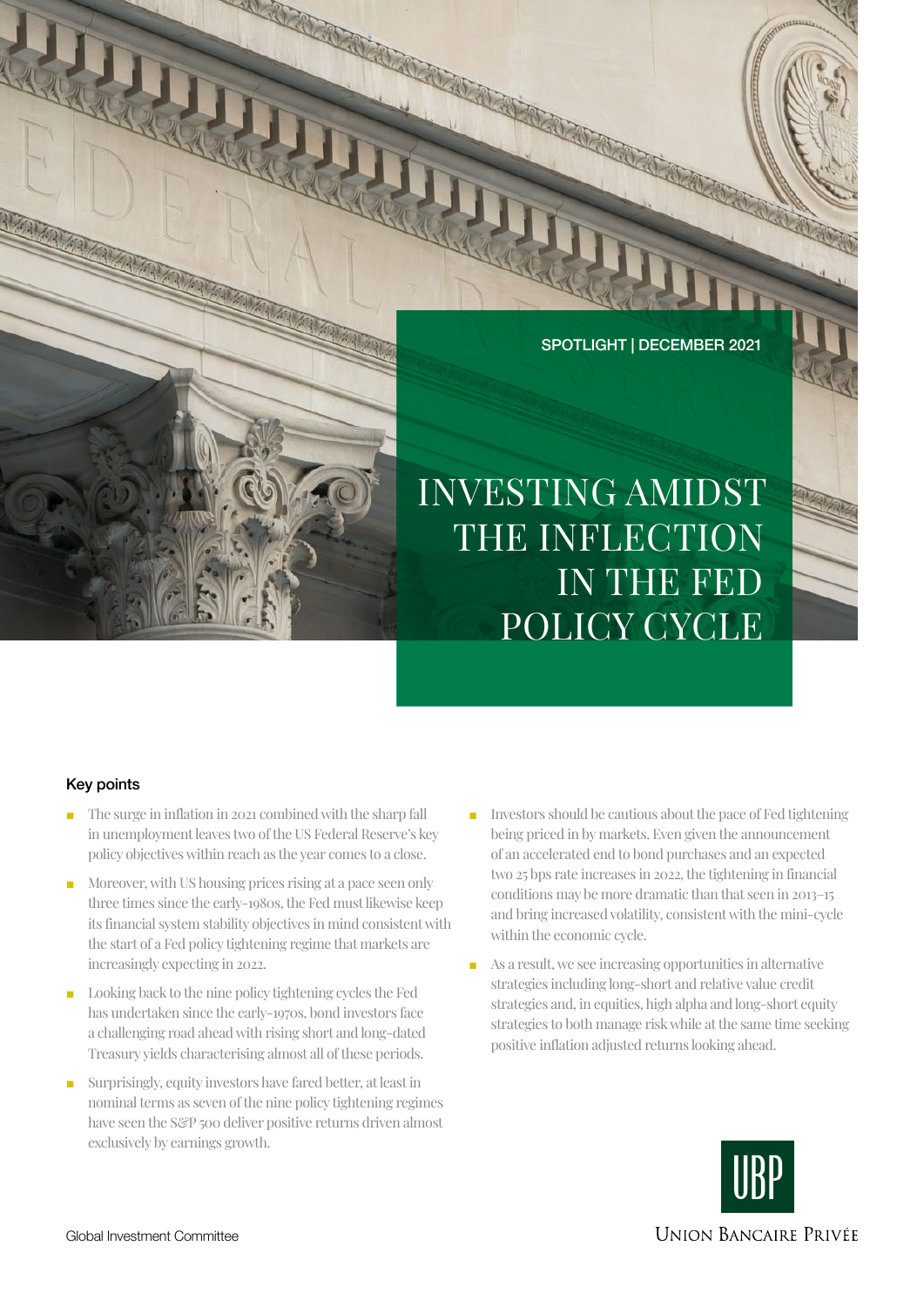#### Fed policy objectives nearly achieved…

Though anxiety is building given the near historically high rates of inflation being seen in the US economy in 2021, in the context of the Federal Reserve's 'average inflation targeting' framework adopted in August, 2020, the US economy is only now reaching the average 2% target over the five-to-eightyear horizon that Fed governors have outlined as the timeline for assessment.

While many have raised the fear of 'stagflation', economic stagnation combined with high inflation as seen in the 1970s, the US job market suggests something else.

With the headline unemployment rate having fallen to 4.2%. unemployment has only been lower in the boom of the 1960s, at the height of the tech bubble in early-2000, and prior to the pandemic, in 2018-19 following the Trump tax cuts of 2017.

Just as telling, the number of permanent job losses during the 2020 recession have already fallen back to levels seen in 2005-06. Typically, it takes permanent job losses during recessions at least 24-36 months to return to pre-recession levels.

Though these two policy objectives appear within reach, a more unspoken policy objective, especially as a result of the 2008-09 Global Financial Crisis, of ensuring financial system stability could be challenged should the Fed not begin to address the growing pressures in the US housing market.

According to the US Census Bureau, median single family home prices rose nearly 18% in October from the previous year. While undoubtedly, the global pandemic has skewed some of the year-on-year comparisons, even using two-year compound annual growth rates to smooth out the effects of the pandemic, prices are rising at a 13% annualised pace according to both the Census Bureau as well as the CoreLogic Case Shiller data series.

Looking back to the early 1980s, US housing prices have only risen at this two-year pace, three times before, in 1987, 2004- 05 and in 2013. Policy tightening that ensued shortly after the 1987 and 2004-05 episodes, helped trigger the US Savings & Loan Crisis through 1995 and first the sub-prime and then the Global Financial Crisis in 2007-09.

Even following the 2013 surge in property prices, it can be argued that the subsequent Fed tightening helped trigger the rising defaults in the US energy high yield market in 2015-16. However, in this instance, housing price growth slowed in a more orderly fashion, back towards 5% per annum in 2015-19 – a comparative soft landing.

So, having achieved its inflation target and being close to achieving its full employment objectives and with a growing risk of medium-term financial system instability, a pivot in Fed policy is understandable in light of the shifting balance of risks.

Indeed, financial markets have now moved from pricing in the first interest rate hike for 2023 as recently as September, to now pricing in an end to the Fed's bond purchases as soon as March, 2022 combined with two or even as many as three Fed rate hikes in the year to come.

The Fed's new 'average inflation targeting objectives' have been achieved with the 2021 inflation surge



Sources: Bureau of Labor Statistics, Bloomberg Finance L.P. and UBP \*Five-to-eight-year time horizons based on comments from Atlanta, Cleveland, St. Louis and Chicago Fed Presidents following the Fed's pivot to Average Inflation Targeting

The Fed's full employment mandate appears increasingly in sight with the unemployment rate challenging 4%



Sources: Bureau of Labor Statistics, Bloomberg Finance L.P. and UBP

US home prices rising at a pace consistent with that seen ahead of the US S&L Crisis and the Global Financial Crisis



Sources: Census Bureau, CoreLogic Case-Shiller, Bloomberg Finance L.P. and UBP

### Looking back at historical Fed tightening cycles

While much debate still exists about the pace of the tightening cycle that lies ahead, there is broad agreement that the accommodative stance of Fed policy enacted as a result of the global pandemic is now at an end and a pivot towards a normalisation of policy is set to take place in 2022.

Looking back to the 1970s, investors can draw important lessons from the nine tightening cycles embarked upon by the Fed over the past 50 years.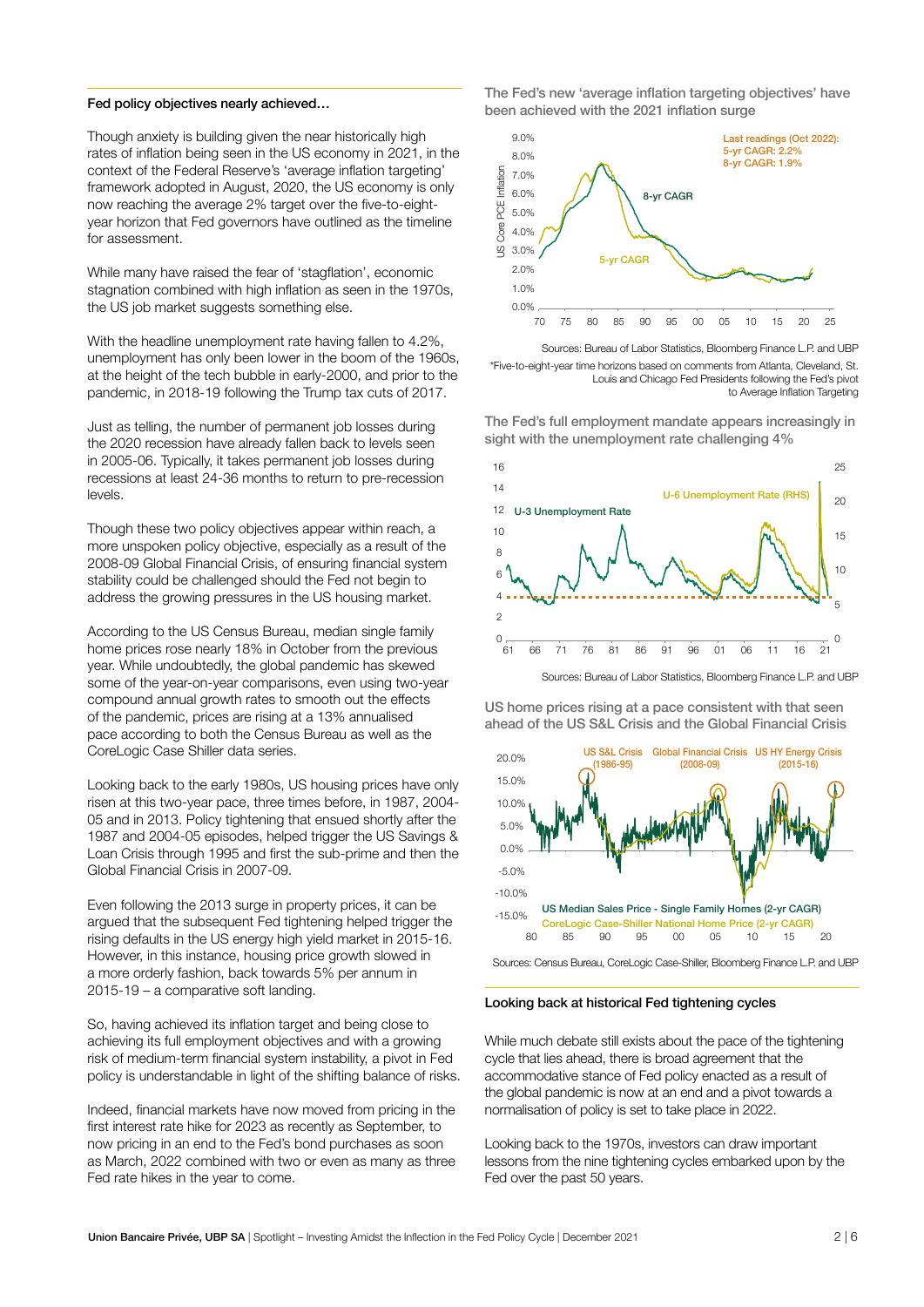Fed policy cycles have typically lasted 1-2 years and involved 200-400 bps in rate hikes

| <b>Fed Policy</b><br>Cycle | Term<br>(Mos) | Chg In Fed<br>Funds | Beg. Real**<br><b>Fed Funds</b> | End Real**<br><b>Fed Funds</b> |
|----------------------------|---------------|---------------------|---------------------------------|--------------------------------|
| $'72 - '74'$               | 27.4          | 950                 | $(0.7\%)$                       | 8.3%                           |
| '76-'80*                   | 40.6          | 1,525               | $(1.9\%)$                       | 9.5%                           |
| '83-'84                    | 16.3          | 325                 | 2.5%                            | 7.1%                           |
| '87-'89                    | 23.3          | 375                 | 2.1%                            | 5.3%                           |
| '94-'95                    | 13.1          | 300                 | $(0.3\%)$                       | 3.1%                           |
| $'99 - '00'$               | 17.3          | 175                 | 2.5%                            | 4.2%                           |
| '04-'06                    | 28.4          | 425                 | $(0.4\%)$                       | 3.1%                           |
| $14 - 16***$               | 21.3          | 351                 | $(4.7\%)$                       | $(1.4\%)$                      |
| $17 - 18***$               | 22.4          | 214                 | $(1.8\%)$                       | 0.4%                           |
| Ave.                       | 23.3          | 516                 | (0.3%)                          | 4.4%                           |
| ex-70s                     | 20.3          | 309                 | $0.0\%$                         | 3.1%                           |

Sources: Federal Reserve Bank of Atlanta, University of Chicago, Bloomberg Finance L.P. and UBP \* Fed Funds was not the policy target rate in the 1970s \*\*Fed Funds less 12-month trailing average CPI \*\*\*using the Wu-Xia Shadow Federal Funds Rate to incorporate the impact of QE

Tightening cycles result in rising yields, flattening yield curves and more recently wider spreads

| <b>Fed Policy</b><br>Cycle | Term<br>(Mos) | Chg in US<br>2-yr Yield | Chg in US<br>10-yr Yield | Chg in Baa<br>less 10-yr |
|----------------------------|---------------|-------------------------|--------------------------|--------------------------|
| '72-'74                    | 27.4          | <b>NA</b>               | 148.0                    | (66.0)                   |
| '76-'80                    | 40.6          | 921.9                   | 563.0                    | (41.0)                   |
| '83-'84                    | 16.3          | 313.3                   | 249.9                    | (115.9)                  |
| '87-'89                    | 23.3          | 286.7                   | 175.8                    | (75.8)                   |
| $'94 - 95$                 | 13.1          | 264.0                   | 155.9                    | (35.9)                   |
| $'99 - '00$                | 17.3          | 50.1                    | 12.9                     | 49.1                     |
| $'04 - '06$                | 28.4          | 350.9                   | 116.5                    | (65.5)                   |
| $'14 - 16$                 | 21.3          | 40.1                    | (74.1)                   | 132.1                    |
| $'17 - 18$                 | 22.4          | 122.8                   | 29.4                     | 19.6                     |
| Ave.                       | 23.3          | 293.7                   | 153.0                    | (22.1)                   |
| ex-70s                     | 20.3          | 264.0                   | 95.2                     | (13.2)                   |

Sources: Bloomberg Finance L.P. and UBP

Though the 1970s were unique in many ways, amongst the most distinctive aspects of policy setting during that period was that the Fed Funds rate was not used as the policy target. As a result, the two 1970s tightening cycles saw the Fed Funds rate rise by a remarkable 1,000-1,500 bps!

As the Federal Open Market Committee began to use the Fed Funds rate as its policy rate in the 1980s, tightening cycles have been relatively consistent, lasting from 12-28 months and resulting in rate hikes totalling 200-400 bps.

Taking inflation into account, outside of the 1970s and early-1980s, the real Fed Funds rate has typically risen by 300 bps with the Fed usually ending its tightening cycle at a zero or positive inflation adjusted Fed Funds rate.

With the exception of the 1980s and 1999-2000, tightening cycles have begun at a negative inflation adjusted Fed Funds rate. Since the Global Financial Crisis, tightening cycles have started from deeply negative inflation-adjusted Fed Funds levels.

The implications for bond investors have been largely consistent over the past 50 years. Fed tightening cycles kick off a flattening in the US yield curve, with short-term rates rising faster than long-term yields.

Consequently, a Fed tightening landscape should prove challenging for fixed income investors in the months ahead with the potential for rising rates and widening spreads resulting in the prospect for 'coupon-minus' returns as traditional fixed income investors experienced in 2021.

While credit investors saw some reprieve on average, since 1999, investment grade spreads have typically widened as the Fed withdraws policy support from the US economy.

Equity investors, on the other hand, fare comparatively well versus their fixed income counterparts. As tightening cycles typically accompany robust economic activity, tightening cycles have seen periods of strong earnings growth driving admittedly modest equity returns going back to the 1970s.

During the nine Fed tightening episodes, S&P 500 investors have seen flat or positive returns in seven of the episodes. Indeed, the two negative returns both came pre-1990.

All four of the pre-1990 tightening cycles saw rising, inflation adjusted 10-year yields of more than 100 bps translating into multiplate compression of as much as 30-40% in the 1970s and 1980s.

Fortunately, earnings growth in those four periods ranged from 22% to 55% offsetting the vast majority of the headwinds to returns posed by contracting PE ratios, generating break-even S&P 500 returns outside of the 1972-74 tightening cycle.

Since 1990, inflation adjusted US 10-year yields have tended to rise more modestly during tightening cycles resulting in PE compression of 1-20% with the 1999-000 period seeing modest PE expansion.

As a result, the more modest earnings growth seen during tightening cycles has been more than enough to offset the PE compression and deliver, on average, 6% returns during tightening cycles from 1990-2018, consistent with the modest returns we expect in the current mini-cycle.

Since 1990, tightening cycles have still delivered positive earnings growth driven equity returns

| <b>Fed Policy</b><br>Cycle | Term<br>(Mos) | Chg In<br>S&P 500 | Chg in<br>PE Ratio | Chg<br>in EPS |
|----------------------------|---------------|-------------------|--------------------|---------------|
| '72-'74                    | 27.4          | (18.1%)           | $(43.4\%)$         | 44.6%         |
| '76-'80                    | 40.6          | 0.0%              | $(35.1)\%$         | 54.1%         |
| '83-'84                    | 16.3          | 1.4%              | (10.7%)            | 22.0%         |
| '87-'89                    | 23.3          | $(1.0\%)$         | (36.2%)            | 55.2%         |
| '94-'95                    | 13.1          | 1.2%              | $(13.0\%)$         | 16.3%         |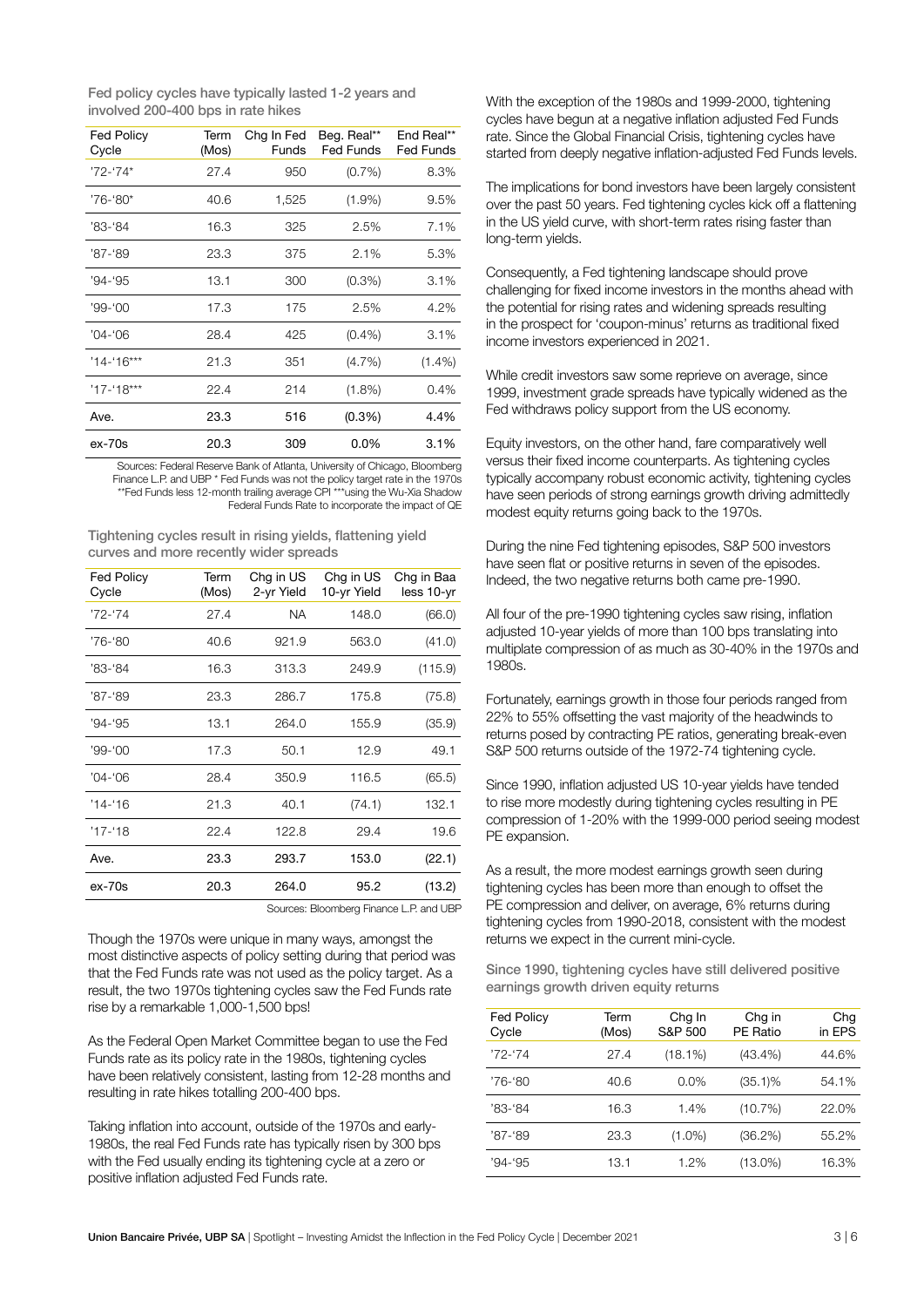| <b>Fed Policy</b><br>Cycle | Term<br>(Mos) | Chg In<br>S&P 500 | Chg in<br><b>PE Ratio</b> | Chg<br>in EPS |
|----------------------------|---------------|-------------------|---------------------------|---------------|
| $'99-'00$                  | 17.3          | 9.8%              | 2.9%                      | 6.7%          |
| $'04 - 06$                 | 28.4          | 10.9%             | $(19.4\%)$                | 37.6%         |
| $'14 - 16$                 | 21.3          | 0.5%              | $(0.5\%)$                 | 1.0%          |
| $'17 - 18$                 | 22.4          | 6.1%              | (15.5%)                   | 25.5%         |
| '72-'89                    | 23.3          | $(4.4\%)$         | (31.3%)                   | 44.0%         |
| '90-'18                    | 20.3          | 5.7%              | $(9.1\%)$                 | 17.4%         |

Sources: Standard & Poor's, Bloomberg Finance L.P. and UBP

#### Watch for rising risks of policy error ahead

While tightening cycles had a moderating impact on S&P 500 returns in the past, risks exist that an accelerated tightening timeline may result in a more significant tightening in financial conditions than the gradual steps taken in the sequential tightening process – communication, then tapering followed by rate hikes after a delay – in 2013-15.

Indeed, even as the Fed pivoted from completing its tapering in October, 2014 to its first rate hike in December, 2015, tightening financial conditions likely contributed to a devaluation of the Chinese Yuan in August, 2015 and the surge in defaults, especially among US energy high yield companies, as Saudi Arabia began a price war with other OPEC+ producers.

With markets currently pricing in limited time between the end of tapering, expected now in March, 2022 and the Fed's first interest rate hike for the cycle in June, the risk exists that a more dramatic tightening in financial conditions may emerge should increasingly hawkish consensus expectations come to pass in the months ahead.

Admittedly, unlike in 2015, China looks set to ease policy pre-emptively looking forward to avoid the hard landing seen in 2014-15.

Similarly, with fiscal policy sidelined in 2015-16, there is the prospect of US President Biden's Build Back Better social spending legislation passing to offset the monetary tightening ahead. Indeed, the 2017 Trump tax cuts served a similar role in balancing the impact of the Fed tightening cycle at the time.

### Investing amidst an inflection in Fed policy

With the start of a Fed tapering and rate hike cycle combined with uncertainty around the newest pandemic variant as we enter 2022, based on historical patterns, the direction for fixed income looks increasingly challenged around delivering attractive risk-reward profiles looking into next year.

Taking into account the fact that the bulk of the traditional fixed income landscape also fails to deliver above inflation rates of return, investors will need to look increasingly to alternative income strategies both to secure positive inflationadjusted returns as well as to protect against the prospect of rising interest rate and credit spread volatility during this policy inflection ahead.

Indeed, we see opportunities in alternative strategies including long-short credit and other relative value fixed income strategies. Moreover, private market opportunities including trade receivables, consumer loans, life insurance, and real estate offer potential to capture illiquidity premia to help overcome the higher inflation barrier ahead.

In addition, with volatility set to rise in the future, volatility capturing structured products offer investors tactical opportunities to navigate this challenging environment.

In equities, with modest returns expected amidst policy tightening, active, high alpha strategies including long short equities in the alternatives space should help both to manage risk while at the same time seeking positive inflation adjusted returns looking ahead.

The gentle tightening timeline of 2013-15 led to a gradual tightening in financial conditions



Sources: Federal Reserve Bank of Atlanta, Bloomberg Finance L.P. and UBP \*Wu-Xia Fed Funds Shadow Rate incorporates the impact of QE into the Federal Funds Target rate framework of the Federal Open Market Committee

An aggressive tightening timeline could result in a sharp, unwanted tightening in financial conditions



Sources: Federal Reserve Bank of Atlanta, Bloomberg Finance L.P. and UBP \*\* assuming Wu-Xia rate reached zero before 1st rate hike, assumed in June, 2022 with a 2nd rate hike in December, 2022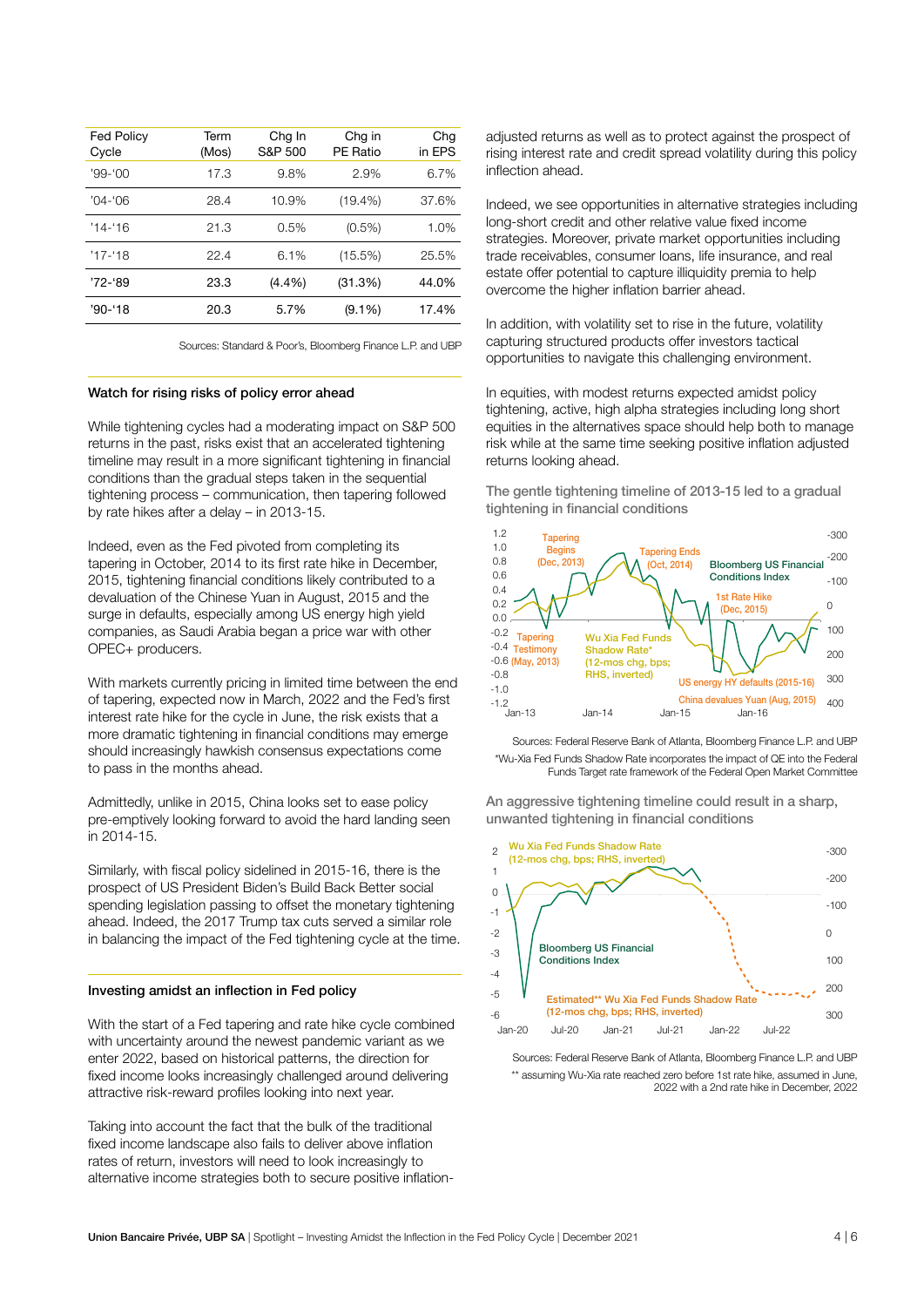### Authors



## Michaël Lok

Group Chief Investment Officer (CIO) and Co-CEO Asset Management

michael.lok@ubp.ch



## Norman Villamin

Chief Investment Officer (CIO) Wealth Management and Head of Asset Allocation

norman.villamin@ubp.ch



## Patrice Gautry

Chief Economist

patrice.gautry@ubp.ch



### Yves Cortellini

Deputy Head of Asset Allocation

yves.cortellini@ubp.ch